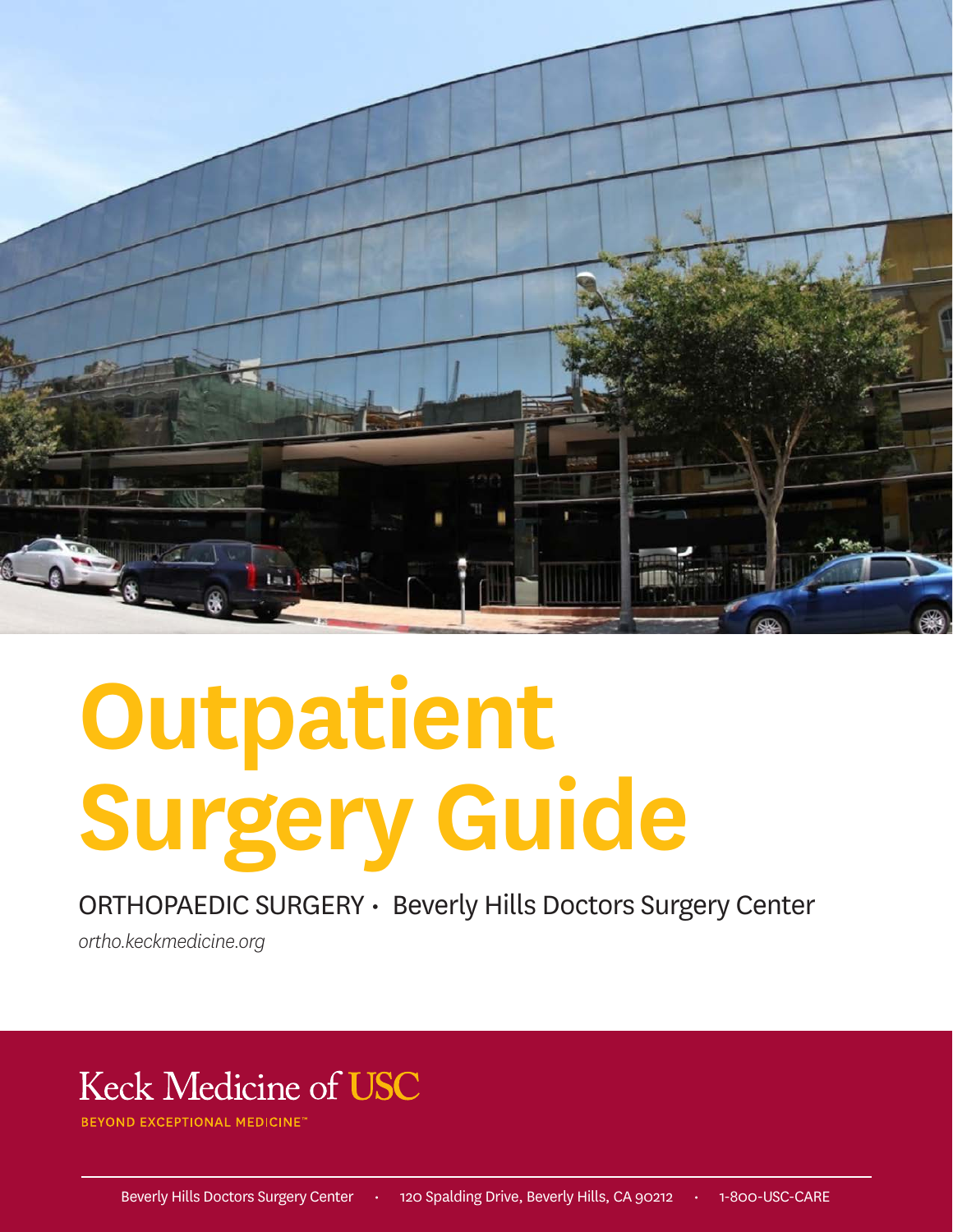## **WELCOME**

We want to welcome you to the services of the Department of Orthopaedic Surgery of Keck Medicine of USC. This guide offers general information about having outpatient surgery at the Beverly Hills Doctors Surgery Center (BHDSC). USC orthopaedic surgeons also perform outpatient surgery at Keck Hospital of USC and USC Verdugo Hills Hospital.

Your decision to have surgery with our team of professionals is one that we truly appreciate. We recognize the importance of this relationship and strive to have you directly participate in the decision making related to your care. The medical team working with you includes orthopaedic surgeons, anesthesiologists, nurses, and medical assistants.

Please feel free to call your physician's office with questions as they arise. You can reach the office or schedule an appointment by calling (800) USC-CARE (800-872-2273). Additional information is also available on our website at: http://ortho.keckmedicine.org.

## **About USC Orthopaedic Surgery**

At USC Orthopaedic Surgery, we provide our patients with exceptional medical care in treating a wide range of orthopaedic disorders offering expertise in sports medicine, joint preservation and replacement, disorders of the hand and wrist, musculoskeletal oncology, spine care, fracture and trauma care, and foot and ankle surgery.

Our focus is on our patients, and our goal is to provide the best care possible throughout Southern California and the west coast. From diagnosis to rehabilitation, we provide our patients with comprehensive services across the continuum of care so that you can return to a full and healthy life.

As faculty at the Keck School of Medicine of USC, many of our physicians also engage in medical research that directly benefits patients, while educating and mentoring a future generation of orthopaedic specialists.

# **WHAT TO EXPECT**

#### **Decision for Surgery**

Prior to deciding to have surgery, you will have met with your surgeon and received your treatment options in detail. Depending upon your condition, various alternatives (rest, medications, injections, physical therapy) will have been tried. If these measures no longer work, surgery may be needed.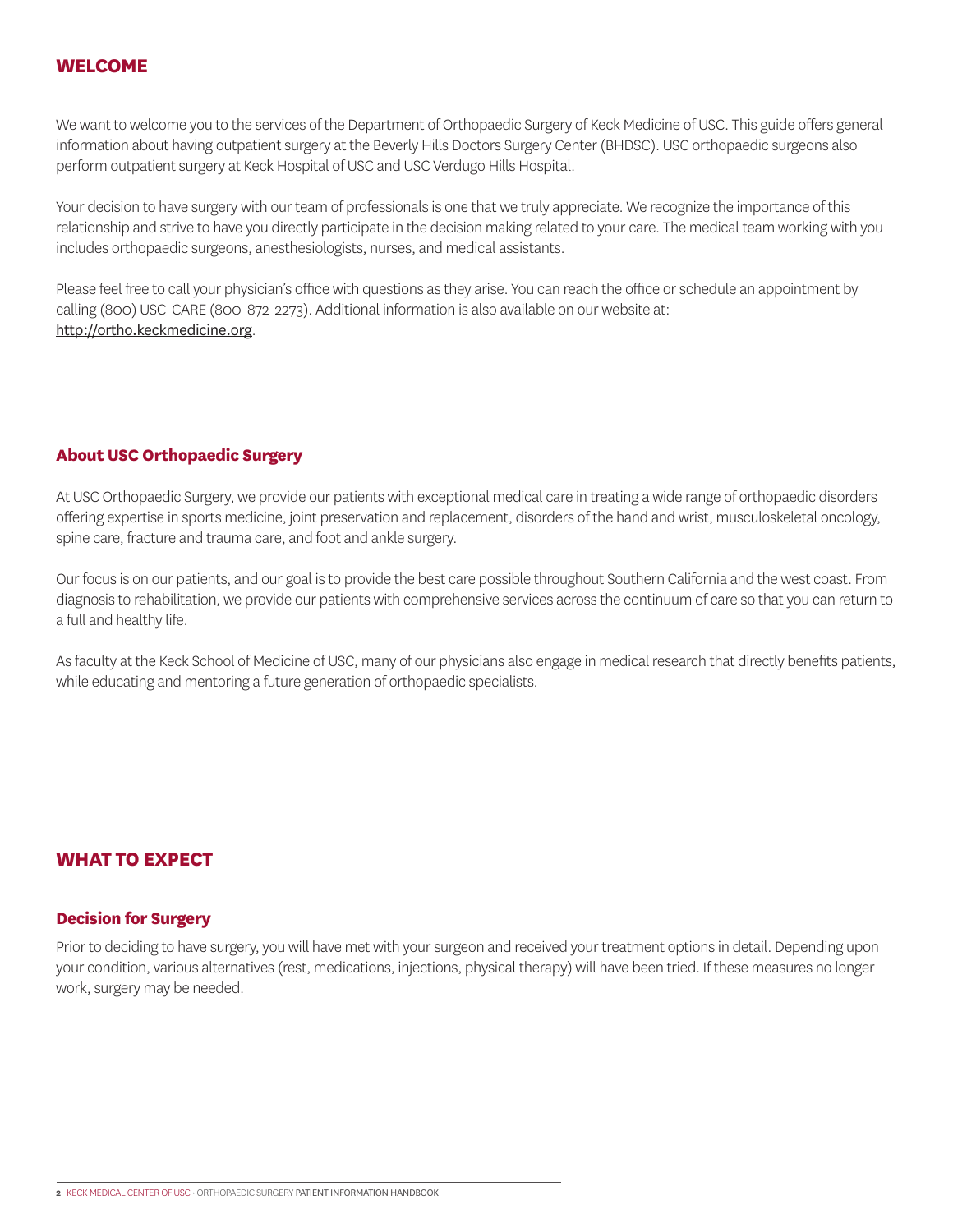#### **Preparations Prior to Surgery**

Taking care in advance to ensure a comfortable and safe home environment for your return from surgery can ease your recovery. Depending upon your specific surgery, some or all of the items listed below may apply. Your surgeon's office can provide more specific information. Some sample suggestions are mentioned below:

#### **Home Safety**

- Clear walking **pathways** in your home, moving **furniture** out of the way if crutches or other assistive devices will be needed. Move **throw rugs** and other items that could cause you trip and fall. If needed, consider setting up a **sleeping area** on the first floor and a **shower chair** for bathing.
- Have **food** (including prepared meals), **toiletries**, **medications**, and other supplies ready.
- Invite someone close to you to **visit or stay** with you after surgery.
- Determine how you will **get to and from the surgery center** on the day of surgery (you will not be able to drive).

# **Preoperative Tests, Consultations, and Medications**

- Follow your physician's directions regarding any **required tests**.
- Your surgeon's office can arrange any tests that are necessary. In general, **blood tests and x-rays** can be done at our Beverly Hills office unless your insurance requires that these tests be performed at another facility.
- If you have another medical problem, you will need a consultation with your primary care physician and/or cardiologist to **ensure safety with anesthesia**. Your surgeon's office will help you make these arrangements.
- Check with your primary care physician about your **regular medications**. Some, such as anti-inflammatory medications should not be taken **starting seven to 10 days prior to surgery**. Check with your surgeon and primary care physician for more specifics.
- Check with your primary care physician about **medication that can be taken** on the day of surgery.
- Review **pain management** (medications, ice therapy, etc.) regimens after surgery with your surgeon in advance.
- Complete a **pre-surgical questionnaire** and participate in a **prearranged discussion** with a member of the perioperative nursing team (via phone or in person), as needed.

# **The Day of Surgery**

All the preparations you make and questions you ask in advance of the day of surgery will help you to feel prepared and make the day itself go more smoothly. Please be sure to follow these guidelines on the day of surgery:

#### **What to Do and What Not to Do**

- Please check with your surgeon regarding **eating and drinking** the evening prior to and the day of surgery.
- Wear **comfortable clothing** and **no jewelry**.
- Do not wear **contact lenses**.
- Bring **insurance** and **prescription cards**.
- Bring your **list of medications and allergies**.
- **Do not drive** the day of surgery.

**<sup>3</sup>** KECK MEDICAL CENTER OF USC • ORTHOPAEDIC SURGERY PATIENT INFORMATION HANDBOOK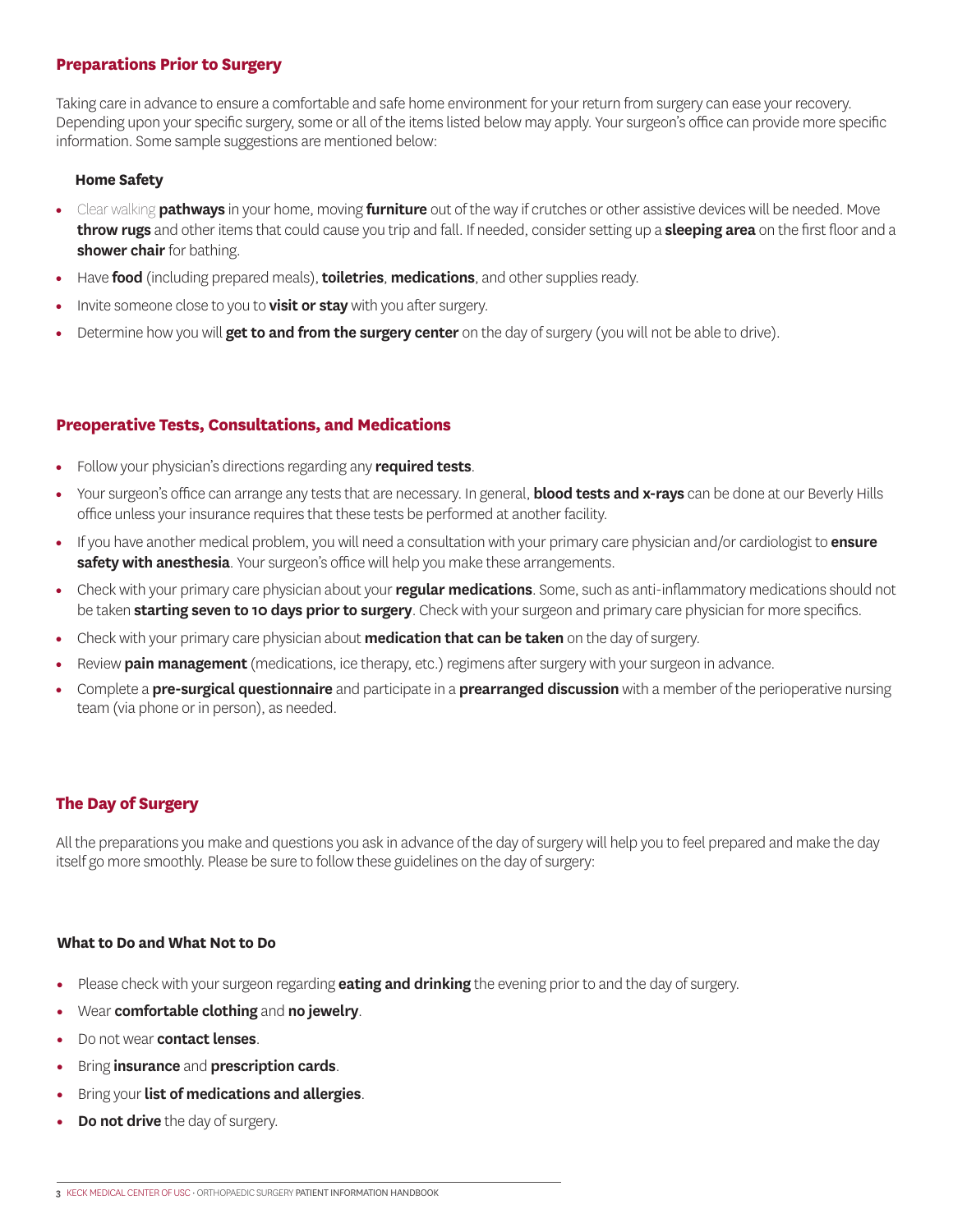## **Directions and Parking**

Directions to 120 S. Spalding Drive, Suite 402, Beverly Hills, CA 90212 can be found by clicking on the link:

https://www.google.com/maps/dir//120+S+Spalding+Dr+%23402,+Beverly+Hills,+CA+90212/@34.066249,-118.4 08605,16z/data=!4m16!1m7!3m6!1s0x80c2bbf6472f75a3:0xd4ce45a93d4bf942!2s120+S+Spalding+Dr+%23402,+ Beverly+Hills,+CA+90212!3b1!8m2!3d34.0662492!4d-118.4086051!4m7!1m0!1m5!1m1!1s0x80c2bbf6472f75a3:0xd-



# **Parking at BHDSC**

Parking is available in the building.

**4** KECK MEDICAL CENTER OF USC • ORTHOPAEDIC SURGERY PATIENT INFORMATION HANDBOOK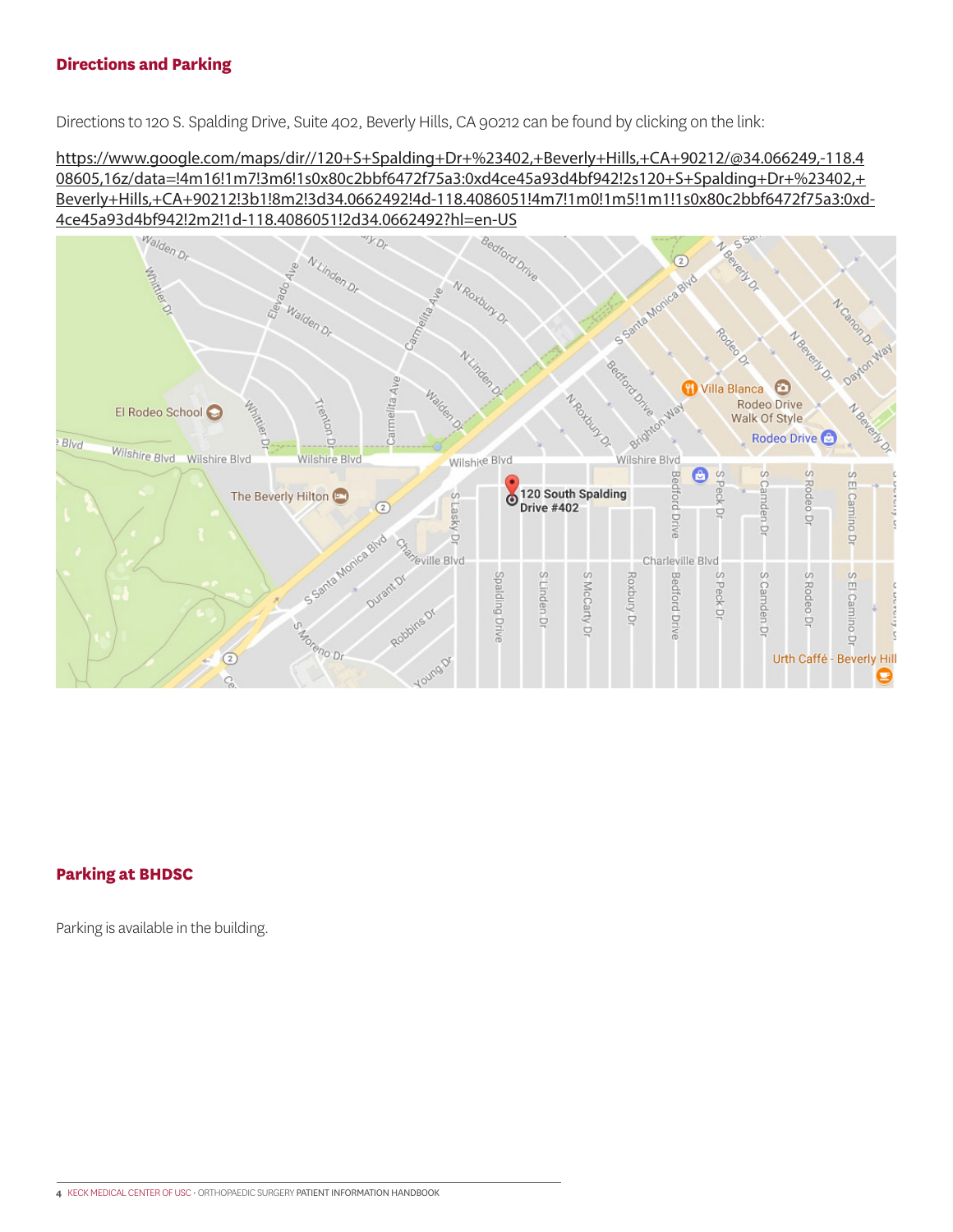# **Checking In and Out for Surgery**

When you arrive at the BHDSC, please go to the 4th floor and enter room 402. You will meet with a nurse at the surgery center. Please have your list of medicines and allergies ready. You will change into a hospital gown and be given an identification bracelet.

Your family can stay with you until you are moved to the operating room. After your surgery, you will spend one to four hours in the recovery room for post-anesthesia care.

Once ready, you will be discharged to go home. You will be given assistance with a wheelchair to your family's car.

#### **After Surgery**

#### **Post-Operative Visits**

Depending upon your condition and the type of procedure you had, the follow-up visits will vary. There are some basic appointments to expect.

- **10 days to two weeks after surgery**, you will meet with a surgical team member for a wound check. Your home exercise program will be reviewed and you may begin physical therapy.
- **Additional appointments** will be scheduled at **six weeks**, **three** to **four months**, and later on as needed (dates depend on the procedure performed).

#### **Physical Therapy**

Physical Therapy may be needed after surgery. The timing and length of physical therapy will be reviewed with you by your surgeon.